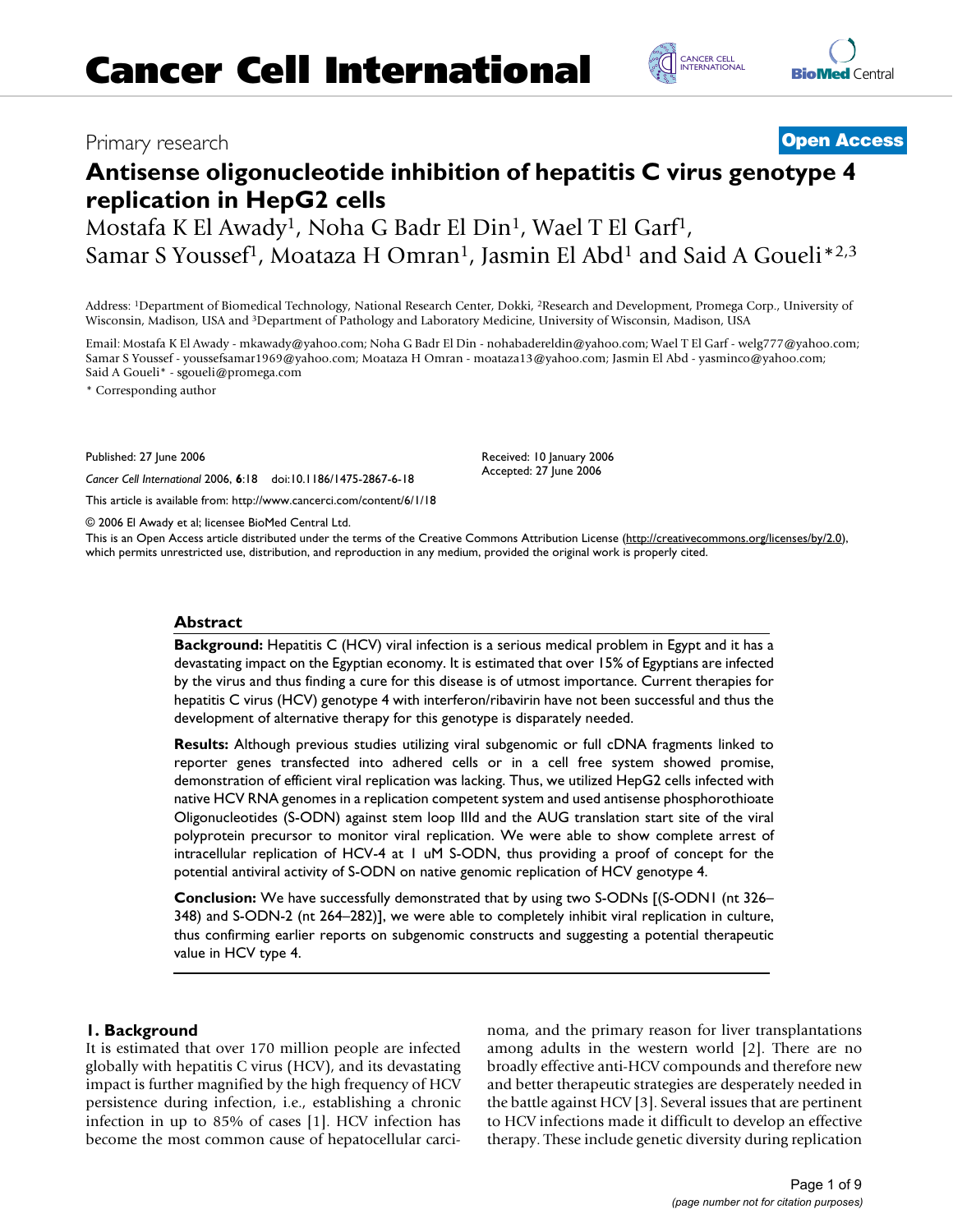in the host, development of drug resistant virus mutants, and the lack of reproducible infectious culture systems and small animal models for HCV replication and pathogenesis. Although interferon-α treatment as antiviral therapy has been beneficial, it is limited by the adverse side effects such as flu-like syndrome, and is only successful in 15% of patients [4]. Combination therapy of the more stable, pegylated IFN- $\alpha$  and ribavirin improves response rate to more than 50% with fewer side effects [5]; which makes it the standard treatment for chronic HCV. However, most patients with chronic HCV infection are not candidates for IFN-α-based therapies, and the IFN-α-treatments has limited efficacy in immunocompromised patients and treatment of HCV/HIV co-infection presents another challenge. So the development of alternative therapeutic interventions based on newer strategies is urgently needed. A novel strategy that has emerged in the last few years is to target HCV genomic RNA by using antisense oligonucleotide (ASO) technology, which inhibits gene expression by inducing cleavage of the target RNA at the site of oligonucleotide hybridization by an RNase Hmediated mechanism. Clinical evaluations are underway for the efficacy of ASOs-based drugs in patients with prostate cancer, pancreatic cancer, colorectal cancer, Crohn's disease, rheumatoid arthritis, asthma, HIV-infected patients, etc. [6]. The approval of Vitravene as antisense drug for treatment of cytomegalovirus (CMV)-induced retinitis in AIDS patients paves the way for attempts towards finding an antisense drug that can be successfully used for treatment of HCV infected patients [6]. Several ASOs that have been designed to bind to the stem-loop structures in the HCV Internal Ribosome Entry Sites (IRES) have been effective in inhibiting HCV replication in cell-culture assays and the expression of HCV luciferase reporter gene in the livers of mice infected with recombinant vaccinia virus expressing the reporter construct [7]. Studies on HCV using ASOs have utilized antisense phosphorothioate oligonucleotides (S-ODN) that were designed as complementary to sequences present in the 5' non coding region (5'-NCR) of IRES of the viral genome. These studies were carried out using inhibition of gene expression in HCV-luciferase reporter constructs as a readout, or using inhibition of viral replication using subgenomic HCV containing 5'-NCR, core, and part of the envelope proteins components driven by HCMV immediate early promoter [8]. The use of such subgenomic or genomic replicon has been useful in elucidating the replicative machinery of the virus but could not mimic the actual viral replication cycle and shedding of the virus to the culture medium. Despite the extremely robust in vivo replication rate of HCV, efforts to propagate the virus in cell culture have been frustratingly unsuccessful [9]. Thus the viral replication but not the biologically relevant infectious viral particles can be demonstrated by such an approach.

In the present study we elected to make use of HepG2 cells infected with native viral particles from HCV type 4 positive serum, the most prevalent type in Egypt. We were able to maintain these cells in culture for more than 4 months and they are capable of supporting HCV replication as indicated by consistent synthesis of plus and minus RNA strands by nested RT-PCR and by real-time PCR technique. We show that the two S-ODNs we selected, S-ODN1 (nt 326–348) and S-ODN-2 (nt 264–282), completely inhibited viral replication in culture, thus confirming earlier reports on subgenomic constructs and suggesting a potential therapeutic value in HCV type 4.

### **2. Materials and methods**

.

*2.1 Sequence analyses of 5'UTR in local HCV quasispecies* Serum samples were collected from five HCV positive patients who were diagnosed by detectable HCV RNA using nested RT-PCR method as described [10]. RNA samples were extracted and the entire 5' UTR was reverse transcribed using P2 as 3' end primer and then amplified using P1 as forward primer and P2 as the reverse primer. Successful amplification was confirmed by employing a nested amplification using primers P3 and P4. Five to ten first round amplification products from each patient were collected and the 340 bp DNA generated fragment was ligated into pGEM-T plasmid (Promega Madison, WI) and transformed into competent JM109 *E. Coli*. Seventeen recombinant plasmids were purified from individual white colonies using mini preparation method (Promega, Madison, WI). Insert DNA clones were sequenced in both the forward and the reverse directions using Sp6 and T7 primers respectively. Cycle sequencing reactions were performed using the Big Dye terminator method (ABI Foster City, CA). The sequence of each quasispecies was determined on ABI 310 prism (ABI Foster City, CA). The sequences obtained from 17 5' UTR fragments, each representing independent isolate, were aligned with the published sequence from HCV genotype, 4a. Alignments of only two local HCV isolates with type 4a are shown in figure 1.

### *2.2 Design and synthesis of oligodeoxynucleotides*

The highly conserved regions among all HCV isolates were identified as targets for antisense (S-ODN). Based on earlier studies [8,11] two IRES motifs represented targets for the most efficient inhibition of viral replication by ODN namely; S-ODN1 (nt 316 – 339) and S-ODN2 (nt 254 – 272) as in fig 1.

Although alignment of 5' UTR sequences in type 4a had nucleotide differences ranging from 3.5% to 5.3% when compared to isolates of type 4 used in the present study, the two stem loop targets for S-ODN1 and S-ODN2 are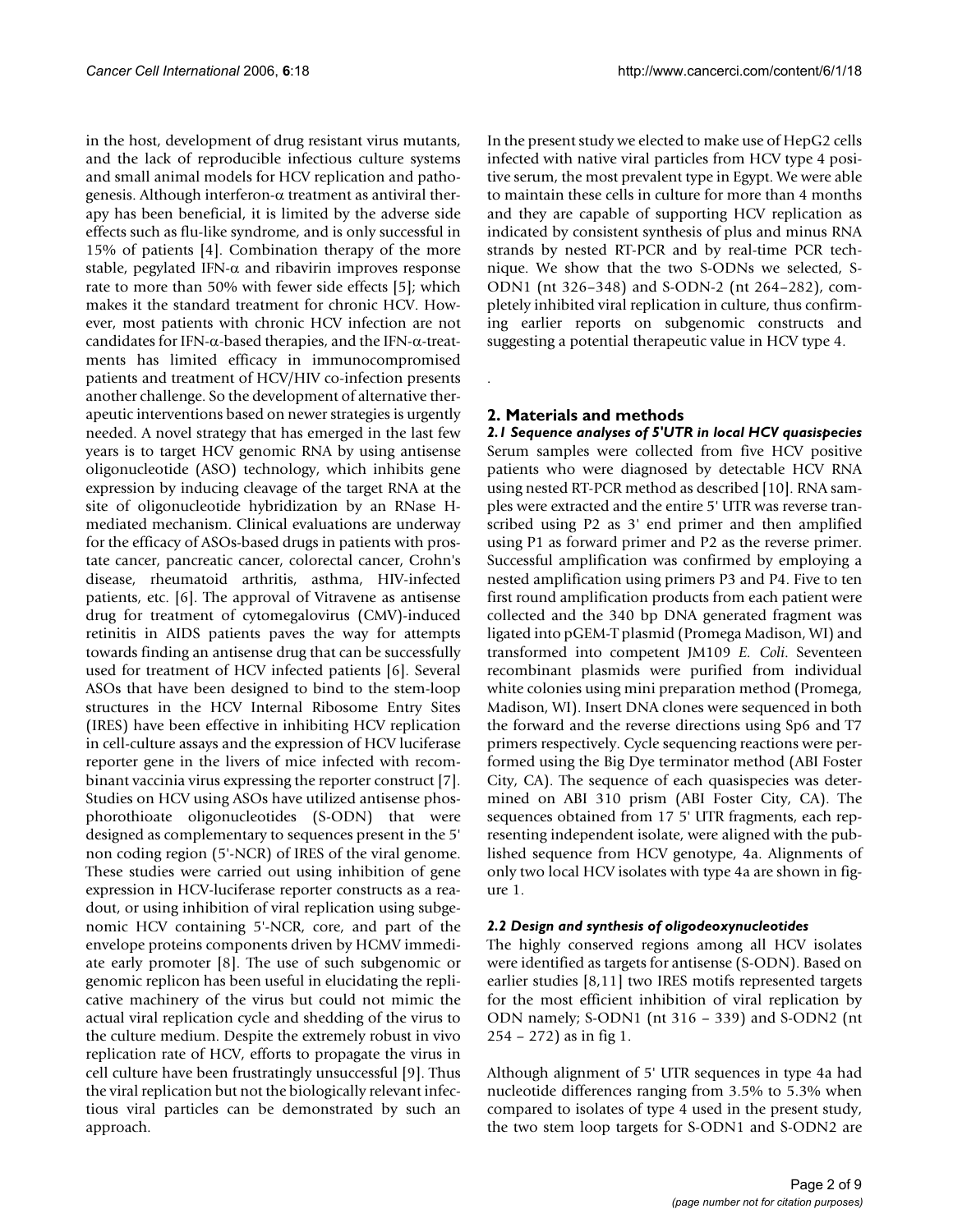| NO1<br>NO.5<br>4a                     | TTGGGGGGCGACACTCCACCATAGATCACTCCCCTGTGAGGTACTACTGTCTTCACGCAGA<br>TTGGGGGCGACACTCCACCATAGATCACTCCCCTGTGAGGAACTACTGTCTTCACGCAGA<br>TTGGGGGCGACACTCCACCATAGATCACTCCCCTGTGAGGAACTACTGTCTTCACGCAGA<br>******************* | 60<br>60<br>60 |
|---------------------------------------|----------------------------------------------------------------------------------------------------------------------------------------------------------------------------------------------------------------------|----------------|
| NO <sub>1</sub><br>120<br>NO.5<br>120 | AAGCGTCTAGCCATGGCAGTTAGTATAGAGTGTCGTACAGCCTCCAGGACCCCCCCTCCC                                                                                                                                                         |                |
|                                       |                                                                                                                                                                                                                      |                |
| 4a<br>118                             | AAGCGTCTAGCCATGGC-GTTAGTAT-GAGTGTTGTGCAGCCTCCAGGACCCCCCCTCCC                                                                                                                                                         |                |
|                                       | *****************<br>********<br>$******$<br>$* *$<br>***********************                                                                                                                                        |                |
| NO1<br>180                            | GGGAGAGCCATAGTGGTCTGCGGAACCGGTGAGTACACCGGAATCGCCAGGACGACCGGG                                                                                                                                                         |                |
| NO <sub>5</sub><br>180                | GGGAGAGCCATAGTGGTCTGCGGAACCGGTGAGTACACCGGAATCGCCAGGACGACCGGG                                                                                                                                                         |                |
| 4a<br>178                             | GGGAGAGCCATAGTGGTCTGCGGAACCGGTGAGTACACCGGAATTGCCAGGACGACCGGG                                                                                                                                                         |                |
|                                       | ***************                                                                                                                                                                                                      |                |
| NO1<br>240                            | TCCTTTCTTGGATAAACCCGCTCCATGCCTGGAAATTTGGGCGTGCCCCCCGCAAGACTGC                                                                                                                                                        |                |
| NO <sub>5</sub><br>240                | TCCTTTCTTGGATAAACCCGCTCCATGCCTGGAAATTTGGGCGTGCCCCCCGCAAGACTGC                                                                                                                                                        |                |
| 4a<br>238                             | TCCTTTCTTGGATCAACCCGCTCAATGCCTGGAGATTTGGGCGTGCCCCCCGCGAGACTGC                                                                                                                                                        |                |
|                                       | *************<br>*********<br>*********<br>******************<br>*******                                                                                                                                             |                |
| NO <sub>1</sub><br>300                | TAAGCGAGTAGTGTTGGGTCGCGAAAGGCCTTGTGGTACTGCCTGATAAGGTGCTTGCGA                                                                                                                                                         |                |
| NO5<br>300                            | TAGCCGAGTAGTG <b>TTGGGTCGCGAAAGGCCTT</b> GTGGTACTGCCTGATAGGGTGCTTGCGA                                                                                                                                                |                |
| 4a<br>298                             | TAGCCGAGTAGTG <b>TTGGGTCGCGAAAGGCCTT</b> GTGGTACTGCCTGATAGGGTGCTTGCGA                                                                                                                                                |                |
|                                       | $* *$<br>***********<br>S-ODN2                                                                                                                                                                                       |                |
| NO1<br>360                            | GTCGCCGGGGAGGTACTCGTAGACCTGTGCACCATGAGCACGAATTCCTAAACCTCAAAG                                                                                                                                                         |                |
| NO.5<br>358                           | GTGCCCCNGGAGGTA-TCGTAGACC-GTGCACCATGAGCACGAATTCCTAAACCTCAAAG                                                                                                                                                         |                |
| 4a<br>3.5.5                           | GTGCCCCGGGAGGTC-TCGTAGACC-GTGCATCATGAGCACAAAT-CCTAAACCTCAAAG                                                                                                                                                         |                |
|                                       | ********* *****<br>********* *** **************<br>**<br>**<br>******<br>S-ODN1                                                                                                                                      |                |

### Figure 1

**Nucleotide sequence of 5' UTR in viral quasispecies**. 5' UTR from a pool of HCV infected sera was RT-PCR amplified using primers p1 and P2 and ~340 bp product spanning the entire 5' UTR was cloned into pGEM-T plasmid. Single colony from transformed JM109 cells were used for plasmid DNA purification and sequencing. NO1 and NO2 are representative clones from 17 isolates of 5' UTR fragments. The bold sequences represent targets for antisense phosphothioate oligonucleotides (S-ODN1 and S-ODN2). Highly conserved triplets necessary for efficient initiation of translation are shown in bold underlined letters.

conserved among all isolates analyzed except for a single mismatch in only one isolate (NO1). Therefore, we selected the following two sequences for S-ODN design

S-ODN1 (5'TGCTCATGGTGCACGGTCTACGA3');

### S-ODN2 (5' GGCCTTTCGCGACCCAA 3').

Antisense nucleotides were purchased from biognostik, Gesellschaft fur molekulare diagnostik, Gottingen (Germany). Phosphorothioate DNA were synthesized as Na salts and systematically purified using 2 steps high pressure liquid chromatography followed by cation exchange chromatography, and sterile ultra-filtration to remove any interfering substances that might be toxic to culture systems.

### *2.3 HepG2 cell culture and infection with HCV*

HepG2 cells were obtained from the American Type Culture Collection (ATCC HB8065) and maintained in 75 cm2 tissue culture flasks (Greiner bio-one GmbH, Germany) containing Dulbecco's Modified Eagle's Medium with 0.45 % Glucose and 1 % L-Glutamine (DMEM; Bio-Whittaker, Combrex Company, Belgium) supplemented with 10 % Fetal Calf Serum (FCS; Biochrome KG Berlin Germany) and antibiotics (penicillin/streptomycin 10000  $\mu$ /10000  $\mu$ g/ml (Biochrome KG Berlin Germany) and fungisone (GIBCO- BRL life technologies, Grand Island NY). The cells were fed fresh medium every 3 days and were grown to semi-confluence (8 to 10 days) and were then sub-cultured.

The principal inoculum was a serum sample obtained from a 23 year old male patient, who was positive for anti-HCV antibodies and HCV RNA. HCV genotype in this sample was identified as type 4 using the method described by Ohno et al [12]. Sequence analysis of 5'UTR in three isolates cloned from this patient revealed significant homology to the published strains and 100 % sequence conservation at IRES stem loop structures. Viral load in the serum sample used was 290,000 copies/ml. Cells were maintained in complete medium (8 ml) for 48 hours at 37°C. Cell layers were washed twice with FCSfree medium and incubated with 500 µl HCV positive serum plus 500 µl FCS-free DMEM for 90 minutes. Medium and FCS were then added to make a final of 10 % FCS in 8 ml complete DMEM. The cells were maintained overnight at 37 °C in 5 %  $CO_2$ . Next day, adherent cells were washed three times with culture medium and incubation continued in complete medium supplemented with 10 % FCS with regular medium changes. Assessment of the viral infection in HepG2 cells throughout the culture duration was confirmed by RT-PCR amplification of plus and minus strand as described previously (13) as well as consistent viral load by real time PCR over 4 month period in culture. S-ODN1 and S-ODN2 were added to infected cells in culture wells (3 wells for each treatment) at 1 µM and 2 µM and were maintained for 24, 48 and 72 hours.

### *2.4 Detection of plus-, and minus-strand RNA by nested RT-PCR*

*C*ellular RNA's from three separate wells were extracted using SEEK VIRAL RNA extraction kit (TALENT, Trieste-Italy) and subjected to nested RT-PCR analysis. Total RNA from cultured HepG2 cells were reverse transcribed and amplified using primer sequences derived from the highly conserved noncoding region of HCV genome as described [10]. The reaction was performed in 25 ul reaction mixture containing 20 units of AMV reverse transcriptase (Clonetech, USA), 200–400 ng of total cellular RNA as template, 40 units of RNAsin (Clonetech, USA), 0.2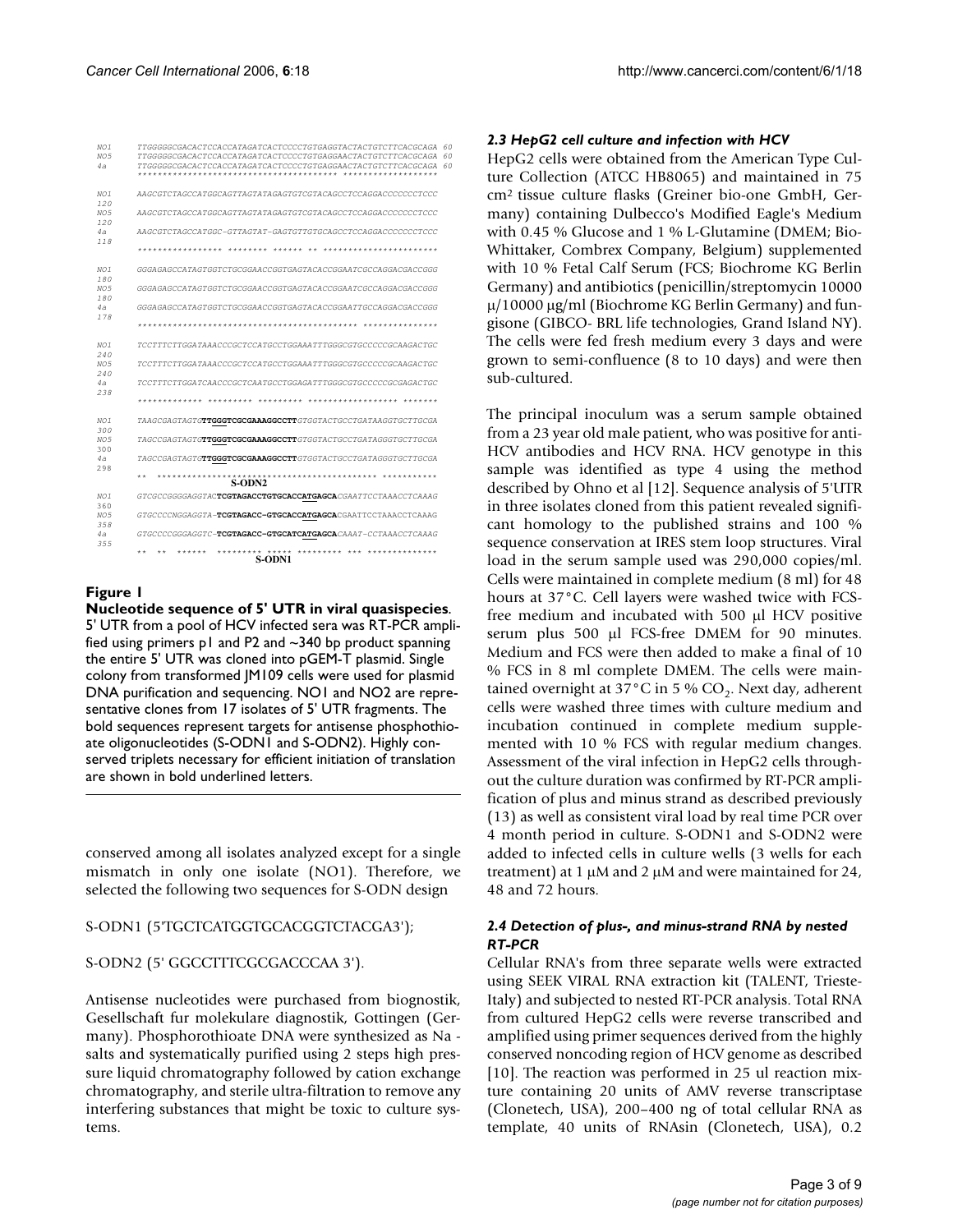mmol/l from each dNTP (QBIOGENE, USA), and 50 pmol of the reverse primer p2 (for plus strand) or 50 pmol of the forward primer p1 (for minus strand). The reaction was incubated at 42°C for 60 min. and denatured at 98°C for 10 min. Amplification of the highly conserved 5'-UTR sequences was done using two rounds of PCR with 2 pairs of nested primers. First round amplification was done in 50 ul reaction containing 50 pmol from each of p1 forward primer and P2 reverse primer, 0.2 mmol/l from each dNTP, 10 ul from RT reaction mixture as template and 2 units of Taq DNA polymerase (Finnzyme, USA) in a 1× buffer supplied with the enzyme. The thermal cycling protocol was as follows: 1 min. at 94°C, 1 min at 55°C and 1 min at 72°C for 30 cycles. The second round of amplification was done similar to the first round, except for use of the nested reverse primer p4 and forward primer p3 at 50 pmol each. A fragment of 171 bp length was identified in positive samples. Primer sequences were as follows:

### *P1 5'AACTACTGTCTTCACGCAGAA 3'*

### *P2 5' GGTGCACGGTCTACGAGACCTC 3'*

### P3 5' GTGCAGCCTCCAGGACCC 3'

### P4 5' ACTCGGCTAGCAGTCTCGCG 3'

### *2.5 RNA quantification of in-vitro infection*

### *HCV RNA quantification of in-vitro infection*

Plus-strand RNA was transcribed in-vitro from a cloned fragment of the HCV genome encompassing the entire 5' UTR in pGEM-T plasmid using in vitro transcription system as described by the manufacturer (Promega, Madison, WI, unpublished data). The transcribed 5' UTR RNA was purified and quantified by  $O.D<sub>260</sub>$ . Serial copy numbers ranging from  $2 \times 10^6 - 2 \times 10^7$  copies/reaction were reverse transcribed and amplified using the same RT-PCR primers and same protocol described above for plus strand amplification. Amplified products from nested RT-PCR reactions of RNA isolated from infected cells and standards were resolved on 2% agarose gel and stained with ethidium bromide. Polaroid photographed gels were scanned and the intensity of the amplified bands were analyzed using Total Lab software (Phoretix, Newcastle, UK). Numbers of copies per each 5 ÙTR concentrations were plotted against number of intensity units expressed as pixels. The number of copies in each specimen was calculated on the standard curve using the number of pixels in each case

### *Quantification of human Glyceraldehyde-3-phosphate dehydrogenase (GAPDH) mRNA*

To check the integrity of the cellular RNA preparations from HCV infected HepG2 cells, we quantified GAPDH mRNA in the absence and in presence of S-ODN1 and S-

ODN2. We wanted to ensure that S-ODN used in this study do not adversely affect the expression of a house keeping gene from host cells. The GAPDH mRNA levels were quantified by real time RT-PCR using TaqMan technology and GAPDH specific primers [14]. Amplification of human GAPDH transcripts was performed basically using the TaqMan EZ RT-PCR kit (Applied Biosystems, Foster City, CA). The target template was the purified cellular RNA from HepG2 cells at 24 and 48 hours post infection with HCV, in absence and presence of S-ODN1 or S-ODN2 (at either 1  $\mu$ M or 2  $\mu$ M each). Reverse transcription-PCR was done by using a single-tube, single-enzyme system. The reaction exploits the 5'-nuclease activity of the rTth DNA polymerase to cleave a TaqMan fluorogenic probe that anneals to the cDNA, during PCR, between the forward primer at nucleotide position 1457 and reverse primer at nucleotide position 3412 of the human GAPDH gene. In a 50 µl reaction volume, 1.5 µl of RNA template solution equivalent to total cellular RNA from  $2.5 \times 10^5$ cells were mixed with 200 nM forward primer, 100 nM reverse primer, 100 nM GAPDH probe, 300 µM from each of dATP, dCTP, dGTP and 600 uM dUTP, 3 mM manganese acetate, 0.5 u rTth DNA polymerase, 0.5 u Amp Erase UNG, 1× Taqman EZ buffer and amplified in the sequence detection system ABI 7700 (Applied Biosystems, Foster City, CA). The RT-PCR thermal protocol was as follows: Initial UNG treatment at 50°C for 2', reverse transcription at 60°C for 30', deactivation of UNG at 95°C for 5' followed by 40 cycles each consists of denaturation at 94°C for 20" and annealing/extension at 62°C for 1'.

### *2.6 Statistical analysis*

The data sown in Figure 2 and 3 were carried out at least in triplicates for each treatment and data averages with standard errors of the means are shown.

### **3. Results**

### *Identification of sequence conservation among IRES*

To determine the conservation of IRES motifs across HCV isolates, nucleotide sequences of 17 5'NCR clones from 5 HCV type 4 infected subjects were analyzed and compared with published 5' UTR. Comparisons of only two isolates (NO1 and NO2) having the greatest sequence diversity within 5'NCR from that of genotype 4a are shown in Fig 1. Nucleotide sequences show identity with genotype 4a except for 13 and 22 nucleotides for NO1 and NO5, respectively while the mismatches between the two isolates is 10 nucleotides. Figure 1 also shows well-conserved blocks in the IRES motifs (1 to 4) and a phylogenetic conservation of triplet GGG (nt 256–258) in stem loop IIId and triplet ATG (nt 333–335) at the translational initiation of the core gene. Based on previous reports, IRES1 and IRES2 spanning the regions (nt 316–338) and (nt 254–272) termed S-ODN1 and S-ODN2 respectively, were predicted to be the best targets for demonstrating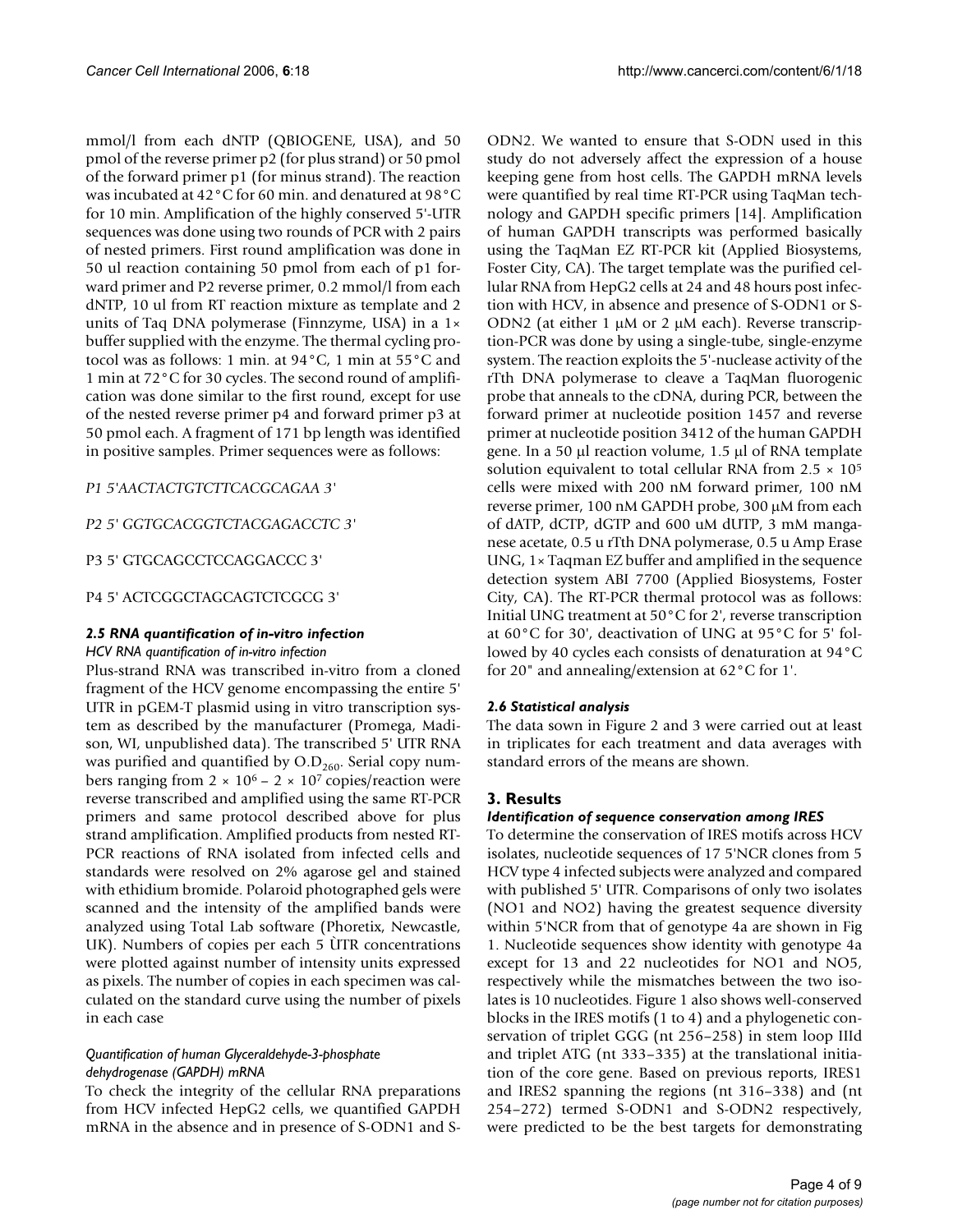

### Figure 2

**Inhibition of intracellular plus and minus-RNA strands by antisense primers**. HepG2 cells were cultured in absence (lanes 1,2) and presence of S-ODN1 (Fig 2a) or S-ODN2 (Fig 2b) at either 1 µM (lanes 3,4) or 2 µM (lanes 5,6). Cellular RNA was reverse transcribed using plus strand (lanes 1,3,5) or minus-strand (lanes 2,4,6) specific primers. cDNAs were amplified by nested PCR as in materials and methods. RNA from infected and uninfected sera were similarly amplified to serve as positive (lane7) and negative (lane 8) controls. Band density in each lane was scanned and measured using Total-Lab software. Relative viral copies/cell are represented in figure 2c.

inhibitory effects of S-ODN on viral replication and polyprotein expression.

### *Effect of S-ODN on the detection of plus- and minusstrand RNA in HepG2 cells*

HepG2 cells infected with HCV type 4 were grown in culture for 24, 48 and 72 hours in the absence and presence of two concentrations of antisense S-ODN (1 µM and 2 µM), and the results of nested RT-PCR for HCV plus and minus strand RNA in the absence and presence of S-ODN1 are shown in Fig 2a. It is apparent that both plus-, and minus-RNA strands were detected in HepG2 cells after 24, 48 and 72 hours in culture (control  $+$  &  $-$ ). Addition of S-ODN1 to the culture failed to inhibit plus strand RNA after 24 hours at either concentrations  $(1 \mu M)$  and 2 µM). Only the minus-strand RNA was inhibited at 24 hours after addition of 1 µM S-ODN1 to the culture. Both concentrations used for S-ODN1 inhibited completely (100% inhibition) the synthesis of both plus- and minusstrands RNA of HCV after 48 hours and their effects extended till 72 hours of culture. Figure 2b demonstrates the effect of S-ODN2 on plus- and minus-strand RNA of HCV in infected cells. The results shown in this figure are fairly similar to those shown in figure 2a, except that both plus- and minus-RNA strands were detectable throughout the first 24 hours of culture supplemented with either concentration of S-ODN2. Furthermore, plus-strand RNA of HCV was still detectable; although weakly, in presence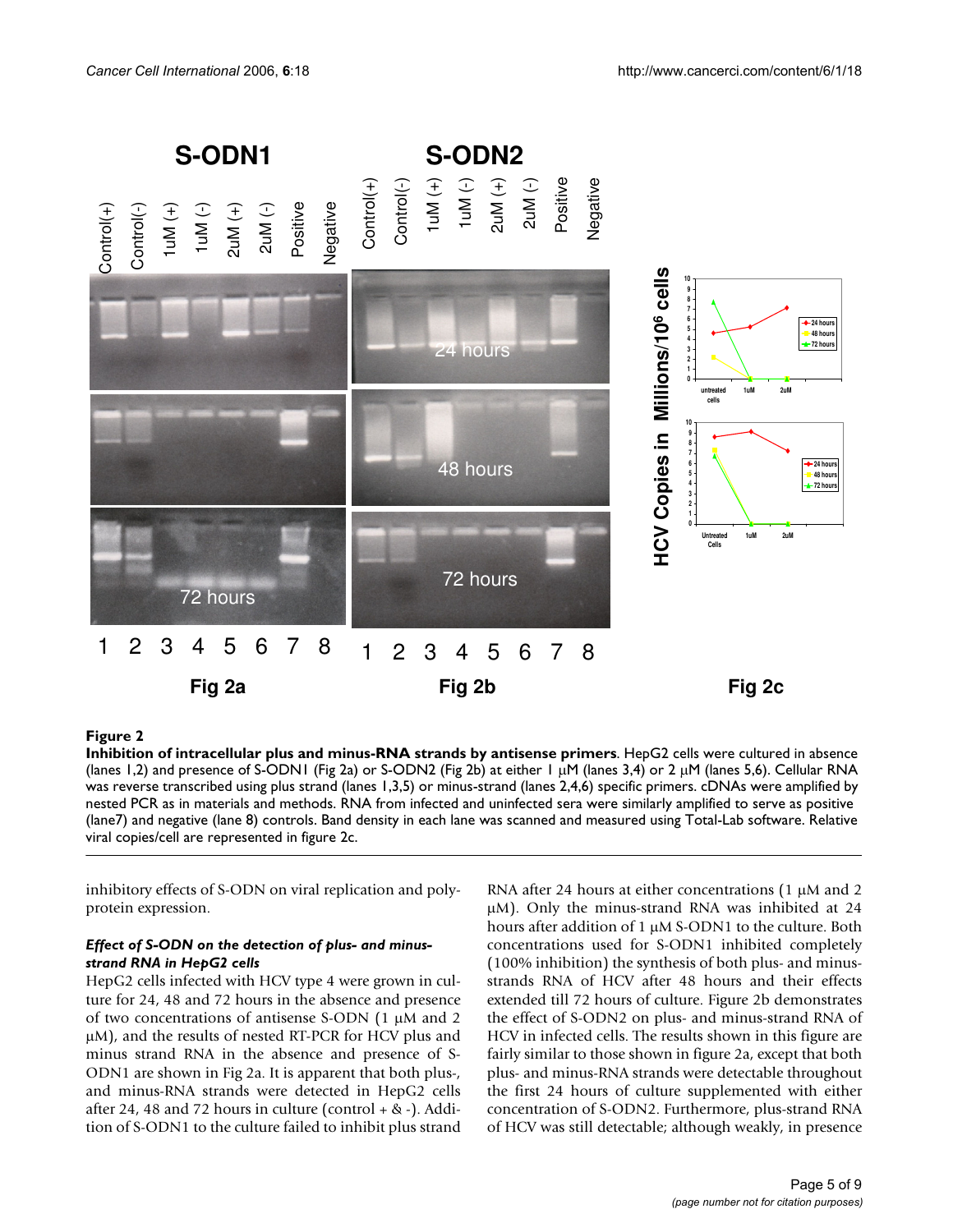

### Figure 3

**Concentration of GAPDH transcripts in HepG2 cells treated with antisense primers**. HepG2 cells were cultured in absence and in presence of S-ODN1 and S-ODN2 at concentrations of 1  $\mu$ M or 2  $\mu$ M for 24 h. & 48 h. as described in legend for fig(2). Purified cellular RNA from 2.5 × 105 cells was RT-PCR amplified using the Taqman EZ-RT-PCR kit as in materials and methods. Fluorescent-labeled amplicons from different samples was calculated for each sample from standard GAPDH RNA provided with kit, the concentrations of GAPDH transcripts throughout the culture were plotted as lines.

of 1 µM S-ODN2 after 48 hours. Similar to S-ODN1 (fig. 2a), S-ODN2 completely inhibited the synthesis of both plus and minus RNA strands at  $2 \mu$ M concentration after 48 hours and at both concentrations after 72 hours (fig. 2b).

### *Quantification of the inhibitory effect of S-ODN on intracellular viral load*

To quantitatively analyze the inhibitory effect of S-ODN on HCV replication, total cellular RNA was examined for viral copy number in infected cells. Quantification of intracellular plus-strand RNA was performed as described in materials and methods. Figure 2c displays the HCV copy number in infected cells in absence and in presence of S-ODN1 or S-ODN2 in culture for 24, 48, and 72 hr duration. It appears that the viral copy number fluctuates mildly throughout the experiments, ranging from (8 to 10)  $\times$  10<sup>3</sup> genome equivalents per 10<sup>6</sup> cells. When either S-ODN1or S-ODN2 was added at 1 µM or 2 µM concentrations to the culture, no significant changes in viral genome numbers were noted indicating that 24 hrs is insufficient to observe detectable inhibition on HCV load. Whereas, approximately 400 HCV genome equivalents per 106 cells representing 5% of the initial copy numbers were still amplifiable after 48 hrs in cells treated with 1 µM S-ODN1 whereas 2 µM S-ODN1 totally abolished viral RNA after 48 hrs. Total viral eradication was observed after 48 hrs when cells were stimulated with S-ODN2. In

general similar results were obtained after 72 hrs when 1 or 2 µM of either antisense was tested. This indicates that at least a period of 48 hrs is required for either antisense deoxynucleotide to have 100% inhibitory effect on HCV translation driven from the AUG start codon (nt 326– 348) and stem loop IIId (nt 264–282).

### *Effect of S-ODN1 nucleotides on GAPDH RNA*

To demonstrate that the observed inhibitory effect of S-ODN was specific to HCV gene expression, the same cellular RNA samples from HCV/HepG2 cells treated with S-ODN were utilized to amplify the human cellular Glyceraldehyde-3-phosphate dehydrogenase (GAPDH) mRNA using real time PCR and Taqman technology. The results displayed in figure 3 demonstrated that total cellular RNA's used as template for HCV amplification were intact in all preparations used in these experiments and varies within a range of one to two fold increase when compared with GAPDH abundance in control cells. These results clearly demonstrate that the inhibitory effect of antisense S-ODN is specific to HCV translation and the in vitro system described herein. Collectively, these results support the usefulness of HCV consistent replication and testing of antisense S-ODN molecules for their antiviral activity.

### **4. Discussion**

The current strategies for treatment of HCV liver disease are not yet satisfactory to the majority of HCV patients. Sustained viral response to interferon  $\alpha_2$  plus ribavirin combined therapy has been successful for only 10% among Egyptian HCV patients who are predominantly infected with genotype 4 [10]. Data on the use of pegylated interferon in Egyptian patients infected with this HCV genotype have not yet been completed. Moreover, combination therapy has significant side effects and is poorly tolerated by individuals who are affected by other diseases, and the overall chances for a cure are less than 50%. Thus the development of alternative antiviral therapies is of paramount interest to many investigators and clinicians who are dealing with this devastating disease in Egypt. Unlike nonspecific antiviral treatment with interferon-α and ribavirin, target specific antiviral therapy would directly block viral replication and prevent continuing infection of liver. These potential therapies include nucleoside analogues [14], bridged nucleic acids (BNA) [15], inhibitors of viral proteases, helicases and polymerases [16-18], and antisense phosphorothioate oligodeoxynucleotides (S-ODN). The latest therapeutic option i.e. S-ODN has received much attention from several investigators around the world [8,11]. However, as alluded to earlier, the lack of a reliable cell culture system allowing persistent in vitro virus propagation is still hampering screening of antiviral activity of these molecules and the development of effective therapies. Much of the struggle against HCV is caused by its genetically heterogeneous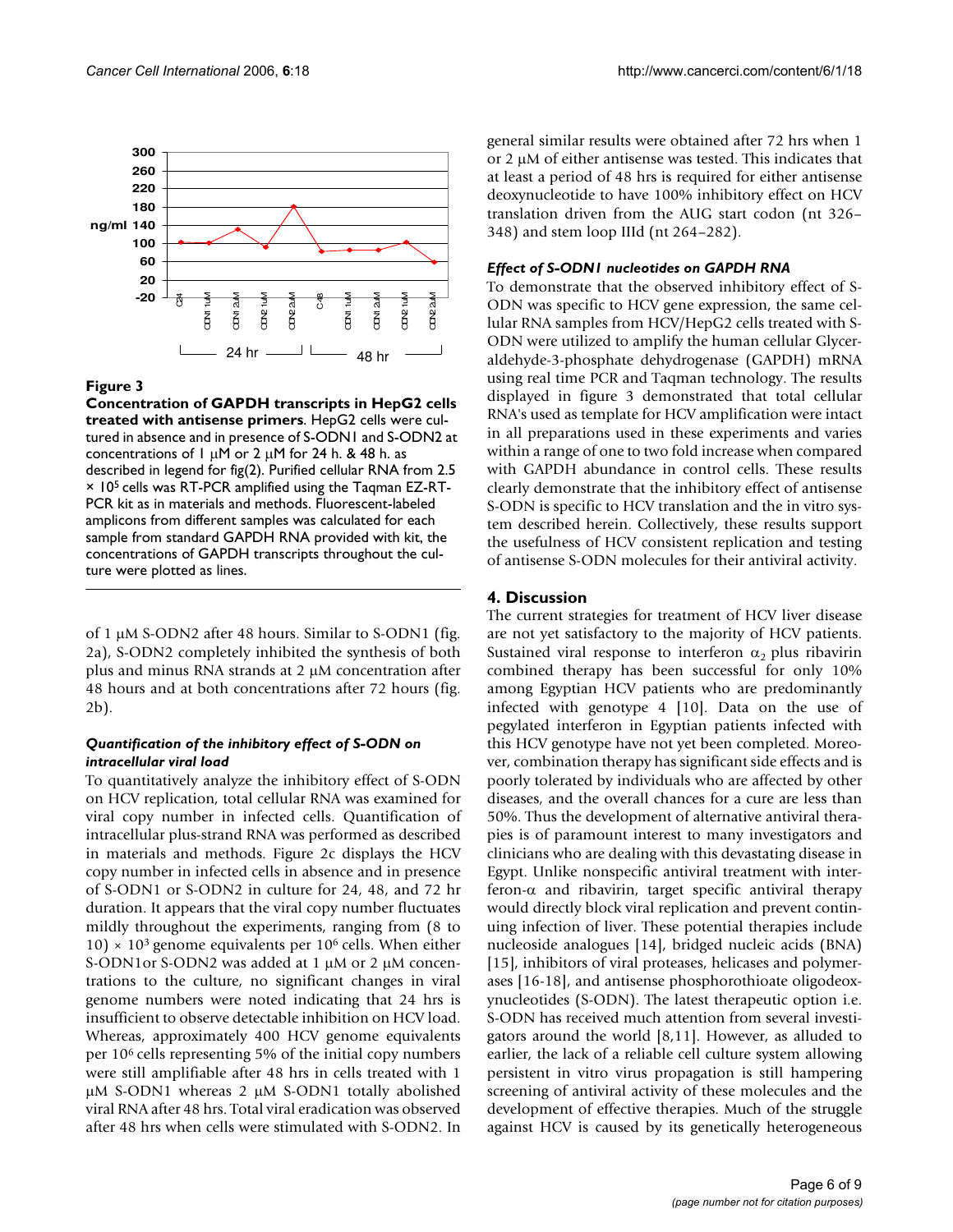nature and the existence of quasispecies. Quasispecies are distinct but closely related variants of the virus and circulate in the infected individuals. This viral heterogeneity results from high error rate of NS5B gene-coded RNAdependent RNA polymerase Because the liver is the main target for replication of HCV in vivo, the majority of cell types used for HCV replication in vitro were of a human hepatocyte origin; including human hepatoma, HuH7 [19]; hepatoblastoma, HepG2 [19,20], fetal hepatocytes [21,22] or fused primary human hepatocytes with hepatoblastoma cells [22]. In the present study, the reasons why we utilized HepG2 cells for HCV replication in vitro experiments are attributed to their similarities to primary human hepatocytes in their biosynthetic pathways. An additional advantage of HepG2 cells is the presence of a 66 K Da receptor protein for S-ODN that was purified from HepG2 cell membrane [23], thus allowing reasonable uptake and cytosolic transfer of S-ODN in these cells. There have been several approaches for testing the efficacy of antiviral agents on HCV replication. Transfection of subgenomic viral cDNA fragments that were linked to reporter genes such as the firefly luciferase gene and expressing non structural and structural proteins in various expression systems have been reported [8,11,24]. These viral constructs were not permissible for HCV replication. Alternatively, full-length cDNA clones were constructed from positive stranded viral RNA genomes and were found infectious to cells [25,26]. The viral RNA, produced presumably via transcription of transfected cDNA, is expected to be inactivated due to splicing and polyadenylation processes similar to all nuclear transcripts. Furthermore, a major problem that makes this approach suboptimal for the present study is its structural limitations in terms of the correct length and sequences at 3' and 5' ends of RNA molecules. The later comprises the components of the IRES, which is the main target for S-ODN in this study. The IRES is a highly structured RNA element that directs cap-independent translation of the HCV polyprotein from the 5' end of the plus strand RNA. Although the minus strand 3'-terminal region has the antisequence of the 5'-end of the plus strand, it doesn't fold into its mirror image [27]. Several laboratories have shown that the 3'-terminal sequences of either strand RNA contributes essential biological functions for viral replication [27-29]. We, therefore, hypothesized that the use of viral constructs from cDNA or viral RNA in transfection experiments will deprive the viral replication machinery from the action of host cellular factors, like polypyrimidinetract binding protein, PTB [30,31] that was found to bind a cis acting element at the 3'end of HCV for viral replication. In the present study, an alternative in vitro system to test S-ODN antiviral function was made by utilization of a well defined HCV inoculum from positive serum in infection experiments to HepG2 cells. Native viral RNA genomes containing the IRES components at the 5' end

for efficient translation of viral polyprotein precursor and intact PTB binding elements at the 3' end of the HCV genome for efficient viral replication were expected to provide a fairly natural intracellular system for HCV proliferation. Several reports have shown that the infection experiments in a variety of cells in culture were associated with transient viral replication and minimal viral yield, the in vitro system we describe here has been associated with moderate viral load  $\sim$ 10<sup>4</sup> viral copies per 10<sup>6</sup> HepG2 cells and prolonged viral replication as well as core and E1 expression for up to 130 days. Furthermore, culture media of these infected cells were found to be highly infectious to naïve cells (results not shown), indicating successful shedding out of infectious viral particles in cell surroundings.

Wide variability in the inhibitory potency of antisense S-ODN targeted against several viral sequences has been reported in a variety of in-vitro systems. The reasons for the limited success with the use of S-ODN against specific stem loop structures, particularly those constituting the IRES elements, is that some of these stem loops form a very stable secondary structures, so that the target motifs for S-ODN contain up to 75% paired RNA nucleotides [8,32] which may interfere with the inhibitory effect of S-ODN. Furthermore, the biological significance of certain stem loops in HCV translation is still not well understood. Site directed mutagenesis of stem loop1 has been previously shown that sequence conservation within this region is not essential for IRES activity [14]. In contrast, stem loop IIId (264–282) was shown to contain the conserved sequence, GGG triplet, which is essential for proper IRES folding [33] and viral translation from the AUG start site located at a distance. In the present study S-ODN structures were designed against the two phylogenetically conserved regions; the region comprising the AUG start codon (S-ODN1) and stem loop IIId (S-ODN2). The sequence data from local isolates revealed conservation at specific motifs related to proper folding and efficient translation i.e. IIId GGG (nucleotide 266–268) and AUG start codon (nucleotide 340–342) respectively. These data offer an advantage for antisense drugs to be a therapeutic option for most known genotypes of HCV. Earlier studies showed that IRES motifs were efficient targets for S-ODNs on constructs containing the 5'-UTR alone or with subgenomic fragments of the virus linked to luciferase reporter in either cell-free system [8] or HepG2 cells [8,11,24]. Our results using cells infected with native viral genome proved to be very sensitive for testing S-ODN inhibitory activity on viral translation/replication. The antisense S-ODN1 and S-ODN2 completely inhibited viral replication at concentrations as low as  $1 \mu$ M, whereas the use of subgenomic construct in reticulocyte lysate showed inhibition of translation at  $> 4 \mu M$  concentration of the same S-ODN structures [8] The present in-vitro system is advan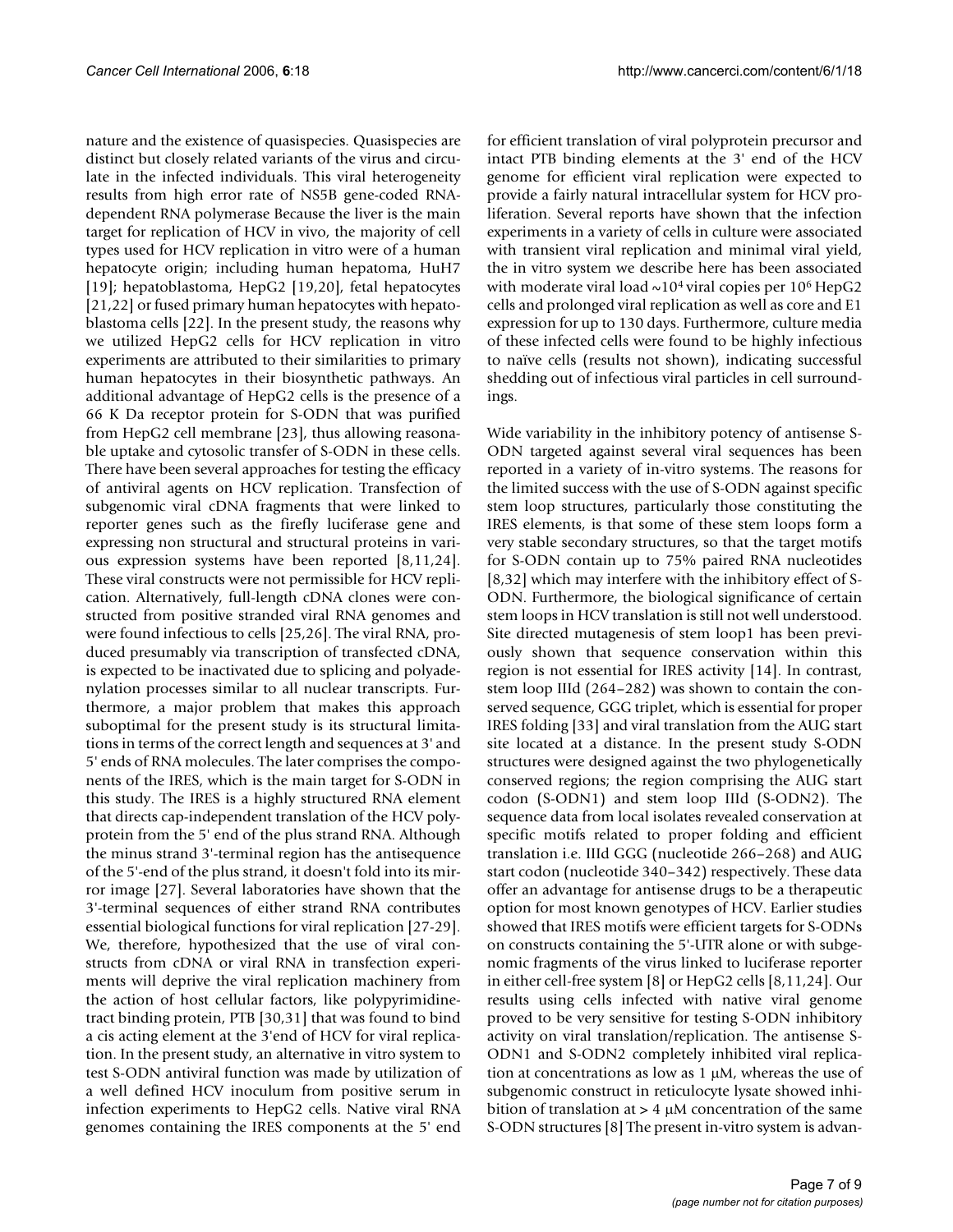tageous in the sense that the use of higher concentration of S-ODN tend to be nonspecific for translation inhibition. The reason why the use of cell culture provides more sensitivity for S-ODN concentrations than cell-free systems in this and in another study (8) is related to the triggering of the intracellular RNAse H activity by the readily formed RNA-DNA hybrid between viral 5'-UTR RNA and S-ODN DNA molecules, a mechanism that facilitates elimination of viral RNA by RNAse H degradation.

In the current studies we have not examined the specificity of S-ODN<sub>1</sub>and S-ODN<sub>2</sub> on other viruses. A more reasonable approach to understand specificity of these molecules is to study their influence on expression of human constitutive genes such as GAPDH. Our results indicated that the S-ODN molecules under study are HCV specific with no detectable inhibition on GAPDH mRNA levels. To ensure biological safety of these molecules, studies of the effect of these S-ODNs on other key genes such as those involved in cell cycle and other major signaling pathways need to be evaluated.

Recent studies focused on the use of RNA interference (RNAi) as a new strategy against HCV showed similar success to the antisense oligodeoxynucleotides treatment in inhibiting viral replication in cell culture [34,35]. However for use of RNAi strategy in human patients several major issues have to be addressed. These include poor stability of dsRNA in circulation, dsRNA-induced interferon response resulting in shutting down general protein synthesis, off-target effects of dsRNA, and because of the exquisite sensitivity of RNAi strategy, generation of resistant viruses (escape viruses) due to a single nucleotide change in the target region [36]. Thus, we believe that antisense strategy is more promising in combating HCV.

In summary, the results described in the present in-vitro system indicated that S-ODN1 has relatively more inhibitory potency than S-ODN2, a finding that supports earlier reports [30]. The results described herein also demonstrate the establishment of an in vitro model for the replication of HCV Type 4; a major accomplishment in studying HCV which may facilitates the development of anti HCV therapeutics. Finally, the results also provide evidence that antisense phosphorothioate oligonucleotides targeting stem loop IIId and AUG translation initiation site are effective inhibitors for viral replication and represent potential prototype for treatment of HCV type 4 in liver pathology. Future direction will make use of enhanced delivery strategy of the antisense oligodeoxynucleotides by conjugation to arginine-rich peptides [37]. We have successfully used such an approach to show specific inhibition of growth factor (EGF) as well as phorbol ester-mediated activation of MAP kinase and its phosphorylation of the transcription factor ELK in the nucleus [38]. Such approach may enhance the efficacy of the antisense strategy in mediating the inhibition of HCV replication and thus eliminating the HCV as a dreadful disease that is devastating the Egyptian population.

### **5. Acknowledgements**

*The authors thank the US Egypt Joint Fund Program #BIO 7-002-011 for Supporting this research*.

#### **References**

- 1. Hoofingale JH: **Hepatitis C-the clinical spectrum of disease.** *Hepatology* 1997, **26:**S15-S20.
- 2. Willems M, Metselaar HJ, Tilanus HW, Schelm SW, deMan RA: **Liver transplantation and hepatitis C.** *Transplant Int* 2002, **15:**61-72.
- 3. Scott LJ, Perry CM: **[Interferon a2b plus ribavirin- a review of its](http://www.ncbi.nlm.nih.gov/entrez/query.fcgi?cmd=Retrieve&db=PubMed&dopt=Abstract&list_uids=11827565) [use in the treatment of chronic hepatitis C.](http://www.ncbi.nlm.nih.gov/entrez/query.fcgi?cmd=Retrieve&db=PubMed&dopt=Abstract&list_uids=11827565)** *Drugs* 2002, **62:**507-556.
- 4. Tan S-L, Pause A, Shi Y, Sonenberg N: **Hepatitis C therapeutics: current status and emerging strategies.** *Nature Rev Drug Discovery* 2002, **1:**867-881.
- 5. Manns MP, *et al.*: **PEG-interferon-**α**2b plus ribavirin compared with interferon-** α **[2b plus ribavirin for initial treatment of](http://www.ncbi.nlm.nih.gov/entrez/query.fcgi?cmd=Retrieve&db=PubMed&dopt=Abstract&list_uids=11583749) [chronic hepatitis: a randomized trial.](http://www.ncbi.nlm.nih.gov/entrez/query.fcgi?cmd=Retrieve&db=PubMed&dopt=Abstract&list_uids=11583749)** *Lancet* 2001, **358:**958-965.
- 6. Crooke ST: **[Progress in antisense technology.](http://www.ncbi.nlm.nih.gov/entrez/query.fcgi?cmd=Retrieve&db=PubMed&dopt=Abstract&list_uids=14746510)** *Ann Rev Med* 2004, **55:**61-95.
- 7. Dasgupta A, Das S, Izumi R, Venkatesan A, Barat B: **[Targeting inter](http://www.ncbi.nlm.nih.gov/entrez/query.fcgi?cmd=Retrieve&db=PubMed&dopt=Abstract&list_uids=15135522)[nal ribosome entry site \(IRES\)-mediated translation to block](http://www.ncbi.nlm.nih.gov/entrez/query.fcgi?cmd=Retrieve&db=PubMed&dopt=Abstract&list_uids=15135522) [hepatitis C and other RNA viruses.](http://www.ncbi.nlm.nih.gov/entrez/query.fcgi?cmd=Retrieve&db=PubMed&dopt=Abstract&list_uids=15135522)** *FEMS Microbiology Letters* 2004, **234:**189-199.
- 8. Alt M, Renz R, Hofschneider PH, Paumgartner G, Caselmann WHO: **[Specific inhibition of hepatitis C viral gene expression by](http://www.ncbi.nlm.nih.gov/entrez/query.fcgi?cmd=Retrieve&db=PubMed&dopt=Abstract&list_uids=7657273) [antisense phosphorothionate oligonucleotides.](http://www.ncbi.nlm.nih.gov/entrez/query.fcgi?cmd=Retrieve&db=PubMed&dopt=Abstract&list_uids=7657273)** *Hepatology* 1995, **22:**707-717.
- 9. Bartenschlager R: **In vitro models for hepatitis C.** *Viral Research* 2002, **82:**25-32.
- 10. El-Awady MK, Abdel Rahman MM, Ismail SM, Amr KS, Gad YZ, Omran M, Mohamed SA: **Prediction of relapse after interferon therapy in HCV infection by use of triple assay.** *Journal of Gastroenterology and Hepatology* in press.
- 11. Hanecak R, Brown-Driver V, Maureen CF, *et al.*: **Antisense oligonucleotide inhibition of hepatitis C virus gene expression in transformed hepatocytes.** *Hepatology* 1996, **70:**5203-5212.
- 12. Ohno O, Mizokami M, Wu RR, *et al.*: **[New hepatitis C virus \(HCV\)](http://www.ncbi.nlm.nih.gov/entrez/query.fcgi?cmd=Retrieve&db=PubMed&dopt=Abstract&list_uids=8968908) [genotyping system that allows for identification of HCV gen](http://www.ncbi.nlm.nih.gov/entrez/query.fcgi?cmd=Retrieve&db=PubMed&dopt=Abstract&list_uids=8968908)[otypes 1a, 1b, 2a, 2b, 3a, 3b, 4, 5a, and 6a.](http://www.ncbi.nlm.nih.gov/entrez/query.fcgi?cmd=Retrieve&db=PubMed&dopt=Abstract&list_uids=8968908)** *J Clin Microbiol* 1997, **35:**201-7.
- 13. Fong TL, Shindo M, Feinstone SM, Hoofnagle JH, Di Bisceglie AM: **Detection of replicative intermediate of hepatitis C viral [RNA in liver and serum of patients with chronic hepatitis C.](http://www.ncbi.nlm.nih.gov/entrez/query.fcgi?cmd=Retrieve&db=PubMed&dopt=Abstract&list_uids=1653272)** *J Clin Invest* 1991, **88:**1058-60.
- 14. Martell M, Gomez J, Esteban JI, *et al.*: **High throughput real-time reverse transcription-PCR quantitation of Hepatitis C virus RNA.** *J Clin Microbiology* 1999, **37:**327-332.
- 15. Imanishi T, Obika S: **[Down-regulation of a gene expression by](http://www.ncbi.nlm.nih.gov/entrez/query.fcgi?cmd=Retrieve&db=PubMed&dopt=Abstract&list_uids=12187626) [an antisense BNA oligonucleotide.](http://www.ncbi.nlm.nih.gov/entrez/query.fcgi?cmd=Retrieve&db=PubMed&dopt=Abstract&list_uids=12187626)** *Nippon Yakurigaku Zasshi* 2002, **120:**85-90.
- 16. McHutchison JG, Patel K: **Future therapy of Hepatitis C.** *Hepatology* 2002, **36(Suppl):**245-252.
- 17. Cornberg M, Wedemeyer H, Manns MP: **[Hepatitis C: Therapeutic](http://www.ncbi.nlm.nih.gov/entrez/query.fcgi?cmd=Retrieve&db=PubMed&dopt=Abstract&list_uids=11948360) [perspectives.](http://www.ncbi.nlm.nih.gov/entrez/query.fcgi?cmd=Retrieve&db=PubMed&dopt=Abstract&list_uids=11948360)** *Forum (Genova)* 2001, **11:**154-62.
- 18. Heintges T, Encke J, zu Putlitz J, Wands JR: **Inhibition of hepatitis C virus NS3 function by antisense oligodeoxynucleotides and protease inhibitor.** *J Med Virol* 2001, **64:**671-680.
- 19. Stefanie Seipp, Muller HM, Pfaff E, Stremmel W, Theilmann L, Goeser T: **[Establishment of persistent hepatitis C virus infection and](http://www.ncbi.nlm.nih.gov/entrez/query.fcgi?cmd=Retrieve&db=PubMed&dopt=Abstract&list_uids=9349466) [replication in vitro.](http://www.ncbi.nlm.nih.gov/entrez/query.fcgi?cmd=Retrieve&db=PubMed&dopt=Abstract&list_uids=9349466)** *J Gen Virol* 1997, **78:**2467-2476.
- 20. Dash S, Halim A, Tsuji H, Hiramatsu N, Gerber MA: **Transfection of HepG2 cells with infectious hepatitis C virus genome.** *Am J Pathology* 1997, **151:**363-373.
- 21. Takehara T, Hayashi N, Miaymoto Y, Yamamoto M, Mita E, Fusamoto H, Kamada T: **[Expression of the hepatitis C virus genome in rat](http://www.ncbi.nlm.nih.gov/entrez/query.fcgi?cmd=Retrieve&db=PubMed&dopt=Abstract&list_uids=7875673)**